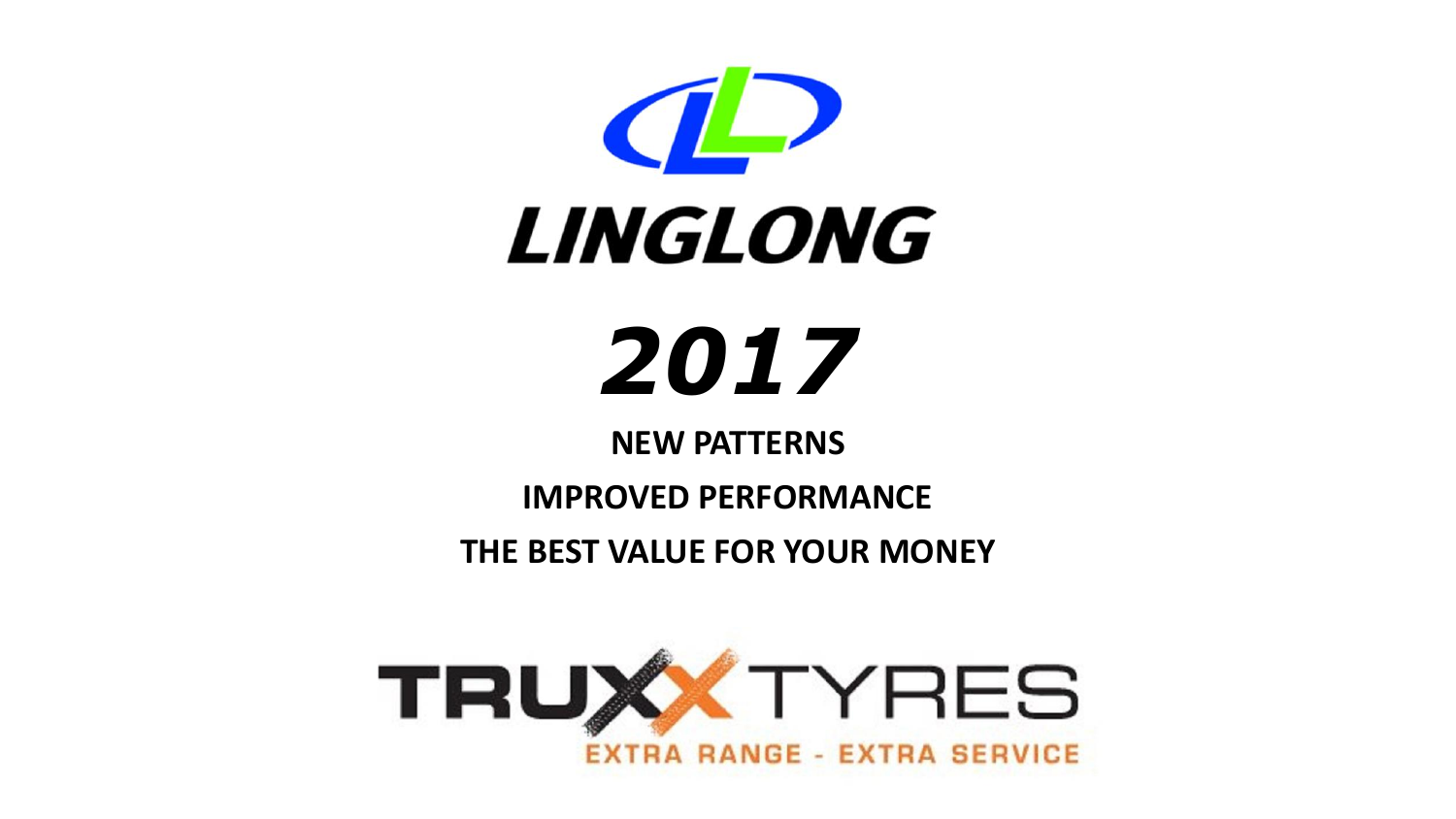| <b>KMA 400</b>                   | <b>KMD 400</b>                   | <b>KTD 300</b>                            | <b>ETS 100</b>                            | <b>KXA 400</b>                                      |
|----------------------------------|----------------------------------|-------------------------------------------|-------------------------------------------|-----------------------------------------------------|
|                                  |                                  |                                           |                                           |                                                     |
| <b>ALL POSITION</b>              | <b>DRIVE</b>                     | <b>DRIVE</b>                              | <b>STEER</b>                              | <b>STEER</b>                                        |
| <b>MEDIUM HAUL</b><br>ON/OFF     | <b>MEDIUM HAUL</b><br>ON/OFF     | <b>MEDIUM HAUL</b><br>SIZES:              | <b>LONG HAUL</b><br>SIZES:                | <b>MEDIUM HAUL</b><br>ON/OFF                        |
| SIZES:<br>315/80R22,5<br>13R22,5 | SIZES:<br>315/80R22,5<br>13R22,5 | 315/80R22,5<br>315/70R22,5<br>315/60R22,5 | 315/80R22,5<br>315/70R22,5<br>315/60R22,5 | SIZES:<br>385/65R22,5<br>425/65R22,5<br>445/65R22,5 |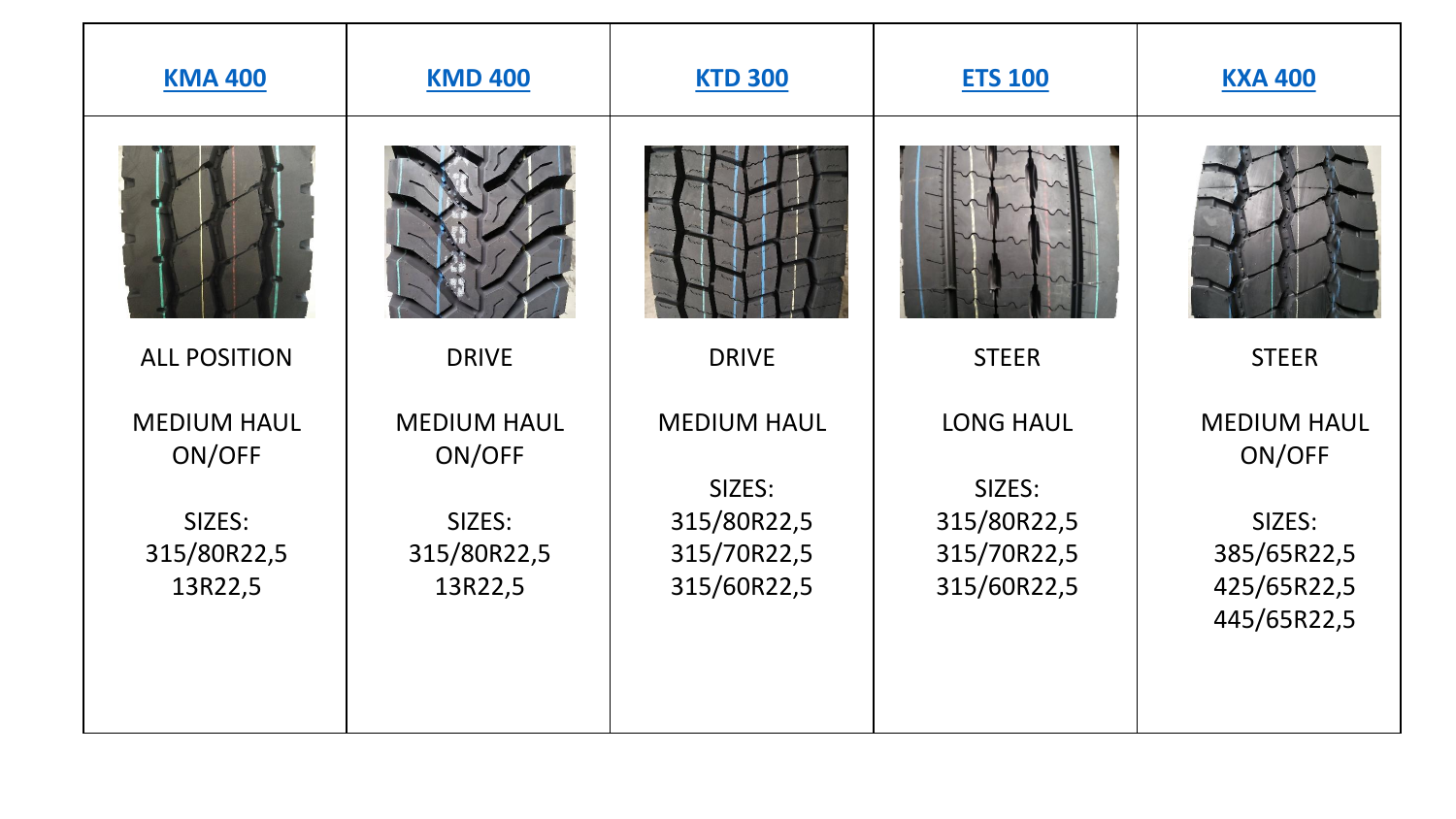## KMA 400



<span id="page-2-0"></span>

### MEDIUM HAUL



Available in sizes: 315/80R22,5 – 13R22,5

Regional multifunctional tyre for use on roads and on rougher terrain. With an improved block pattern designed to reduce shoulder heat. The tyre's wide running surface and higher saturation design improves the wear mileage. The KMA 400 offers powerful traction, grip and climbing performance.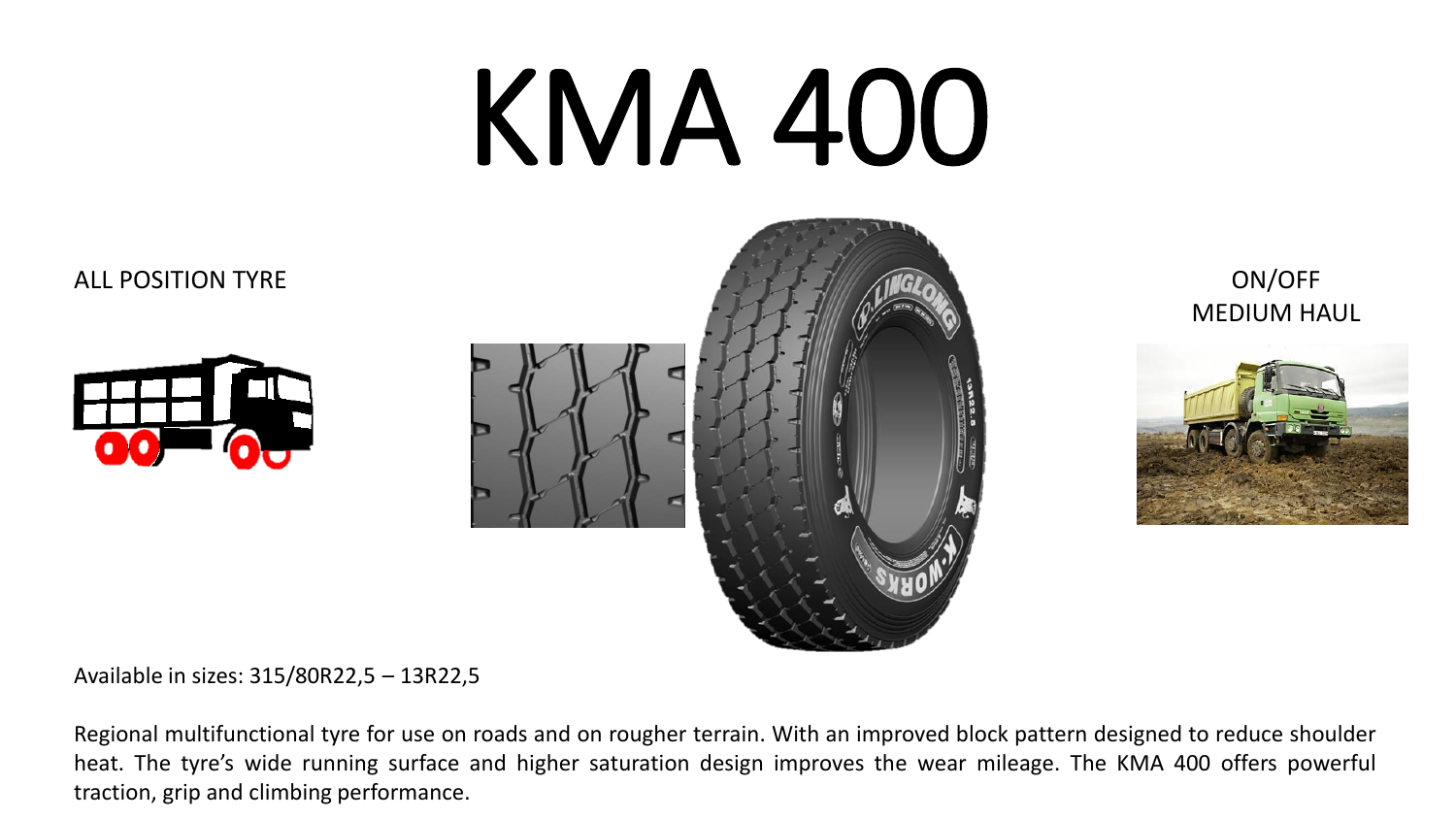## KMD 400

<span id="page-3-0"></span>





AVAILABLE IN SIZES: 315/80R22,5 – 13R22,5

This drive axle tyre suitable for regional transport offers great traction while the tread compound was designed to resists chipping, cutting and abrasion. The KMD 400's variational groove width increases the mileage and service life of the tyre and ensures superior grip and braking performance in all seasons.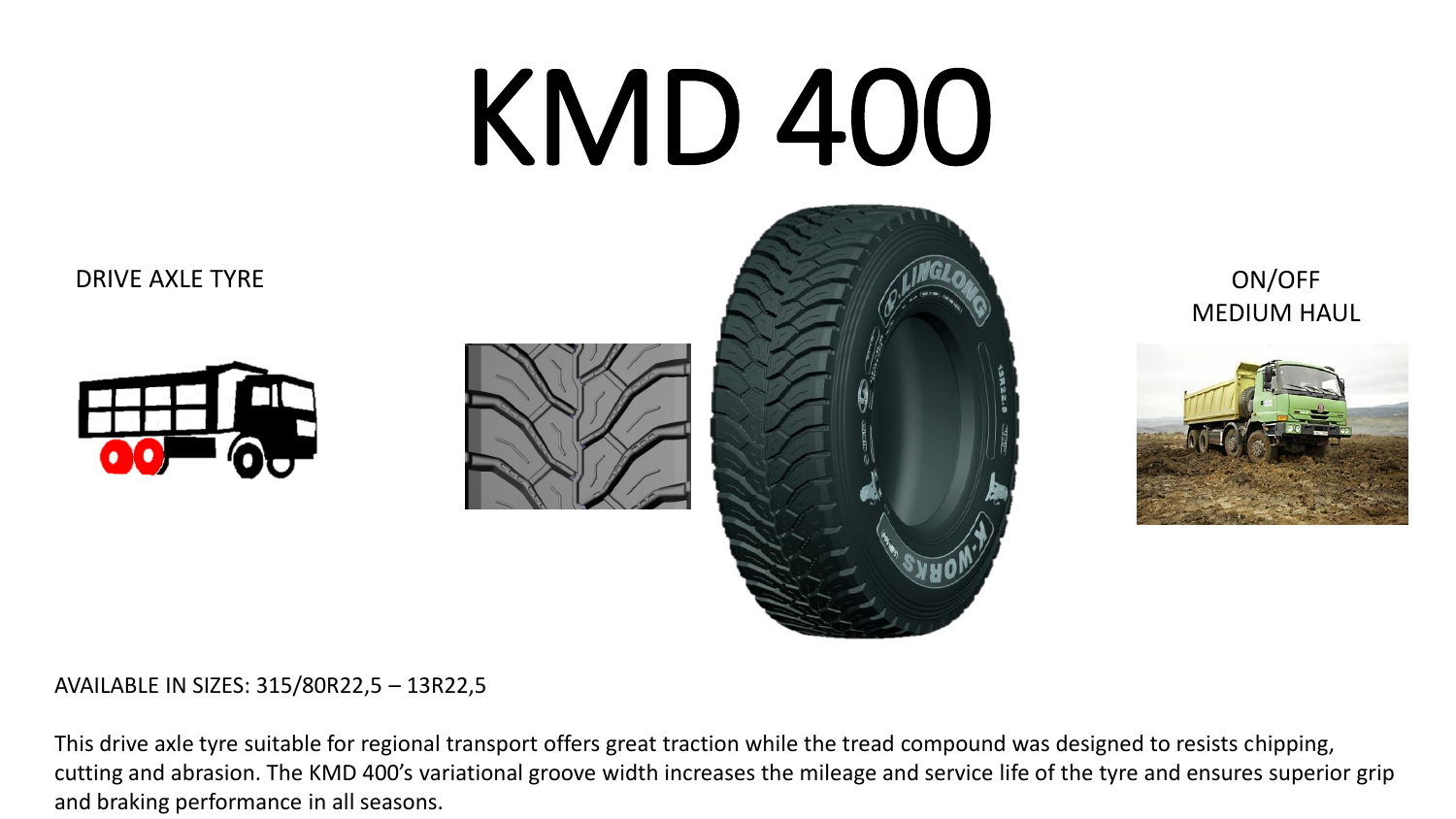# KTD 300



<span id="page-4-0"></span>

MEDIUM HAUL



AVAILABLE IN SIZES: 315/80R22,5 - 315/70R22,5 - 315/60R22,5

Drive axle tyre suitable for international high way transport with a new groove shape design that delivers excellent grip in all weather conditions. The renewed compound of the KTD 300 offers strong wear resistance and prolonged life of the tyre.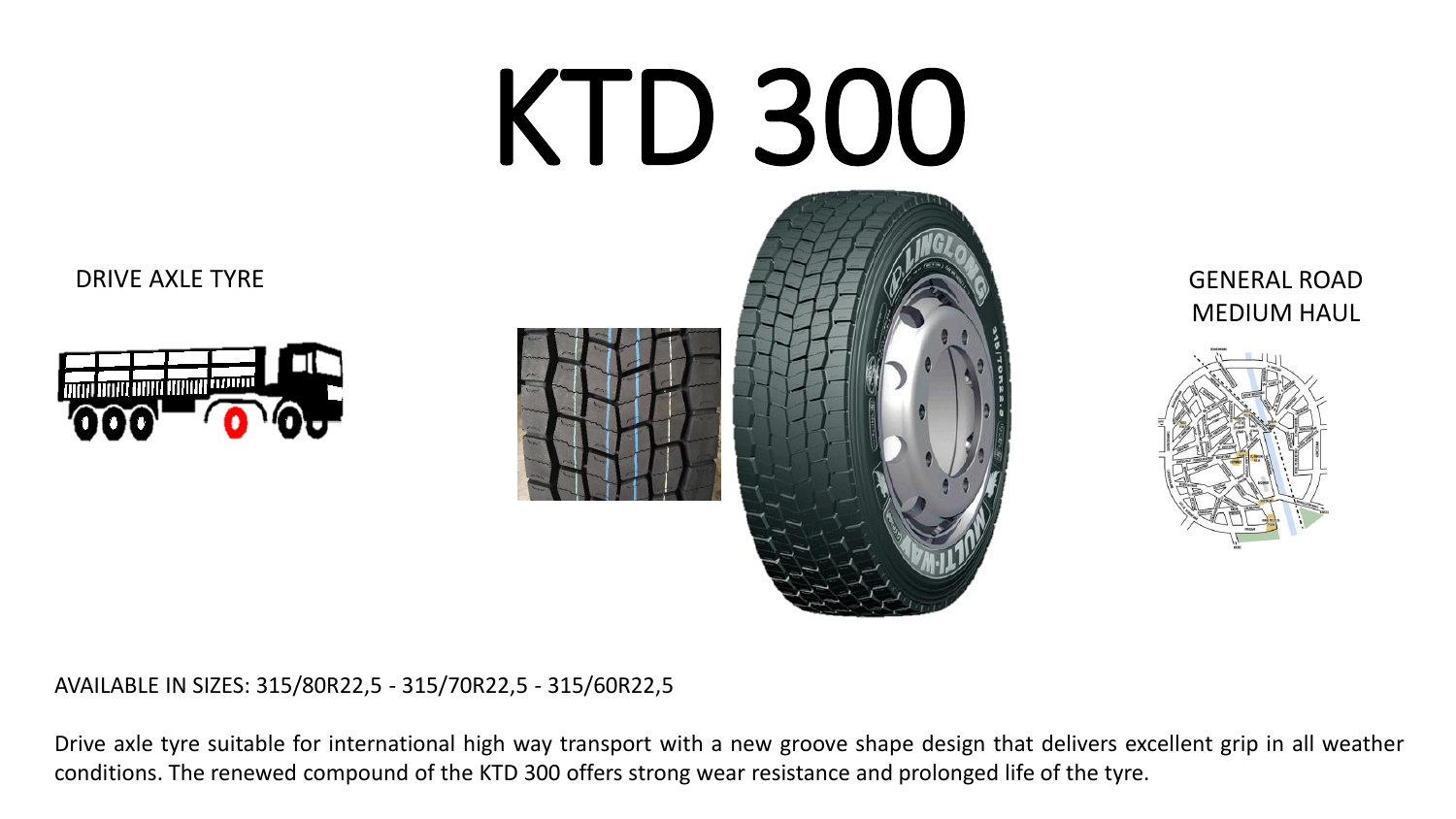# ETS 100

<span id="page-5-0"></span>STEER AND TRAILER AXLE TYRE THE EXAMPLE TO A REPORT OF THE EXAMPLE THE HIGHWAY











AVAILABLE IN SIZES: 315/80R22,5 - 315/70R22,5 - 315/60R22,5

Multifunctional tyre suitable for the steer and trailer axle of trucks running on the highway. The excellent steering performances of the F820 provide an improved comfort and steerability. The hidden groove delivers a prolonged life of the tyre.